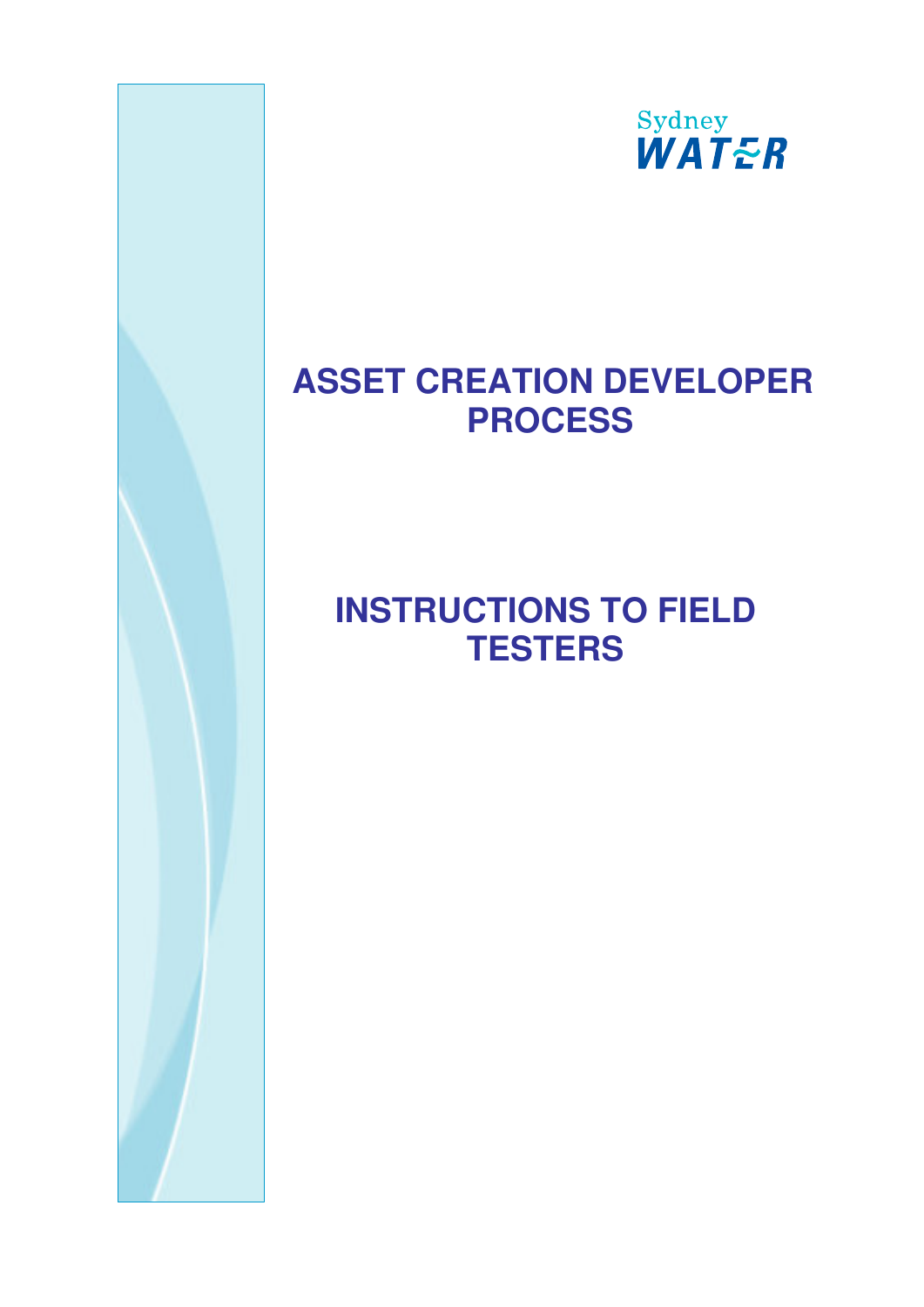## **INSTRUCTIONS TO FIELD TESTERS**

### **CONTENTS**

**INTRODUCTION** 

**ROLE OF THE FIELD TESTER**

**WORKS IN PROGRESS**

**SUPPORTING DOCUMENTS**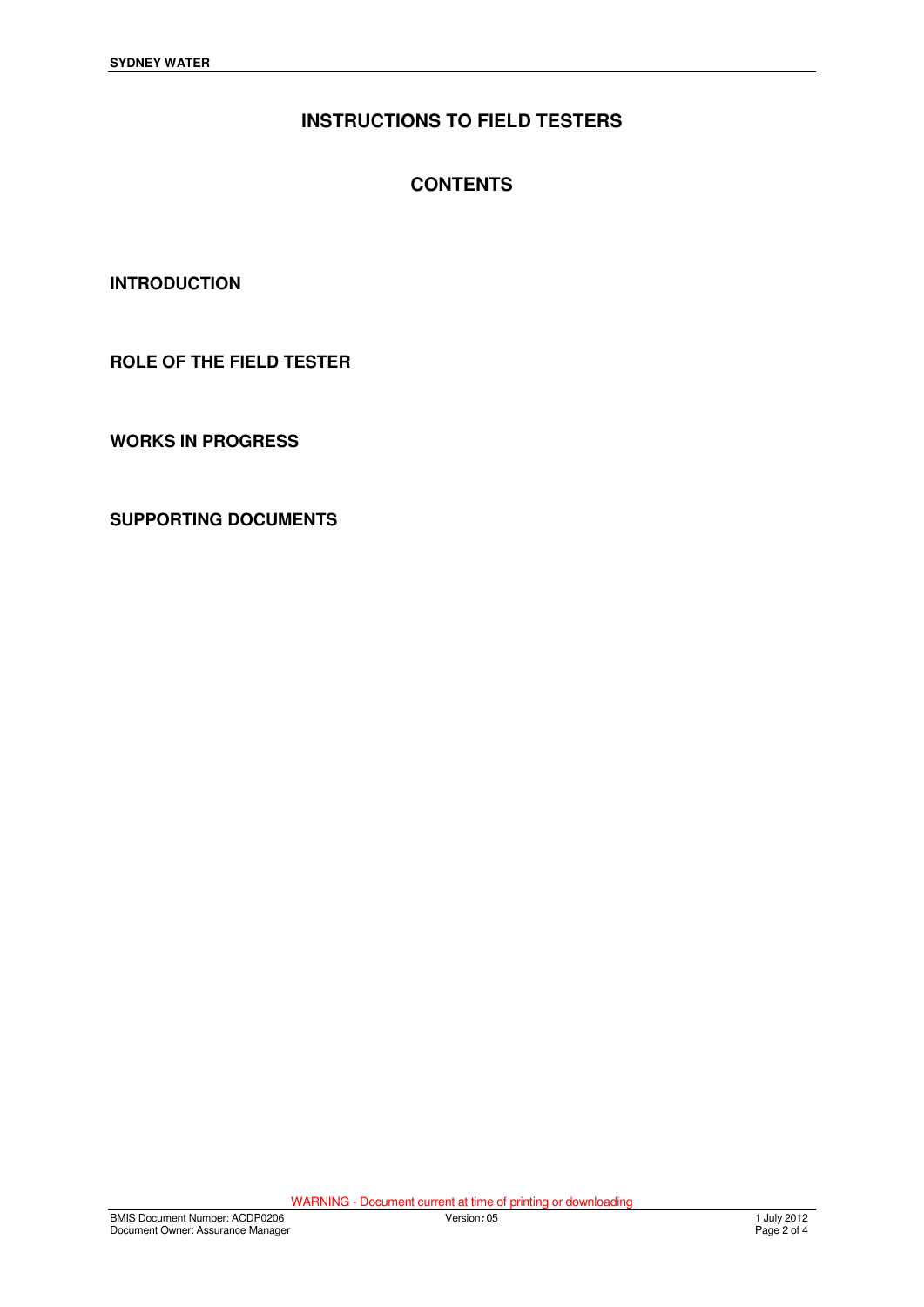#### **1. INTRODUCTION**

These Instructions are provided for Field Testers engaged by a Constructor to carry out field testing of specified water and/or sewerage infrastructure.

The Instructions form part of Sydney Water's Asset Creation Quality Management System, and the procedures outlined herein are designed to complement internal procedures applicable to Sydney Water. An overview of the Asset Creation Developer process is contained in the Asset Creation Developer Process Quality System Overview.

#### **2. ROLE OF THE FIELD TESTER**

During the construction of works, the Constructor is required to engage a Field Tester as listed by Sydney Water who, will facilitate the process of testing the works in accordance with Sydney Water's Standards.

The Field Tester's role is to:

- (a) ensure that the designated Field Test and the person(s) providing the Project Management and Construction services are not the same person. The Field Tester must be independent of the Water Servicing Coordinator's and the Constructor's companies for the subject construction site;
- (b) ensure that all Field Tester's key personnel on site are approved with the appropriate capabilities for the project;
- **(c)** The Listed Provider Key Personnel on site must meet the relevant Mandatory Criteria for Providers and have submitted the relevant Provider Capability Checklist – Field Tester (Templete 26) for the specified works.
- (d) ensure that the Constructor's Project Safety Plan and/or the Field Tester's Project Safety Plan is adhered to at all times in respect to the Field Tester's own activities;
- (e) carry out field testing of the works in accordance with Sydney Water's Standards and the project-specific Inspection and Test Plan (ITP).
- (f) ensure all field test results are documented on the appropriate form (refer PI\_Templates 12A, 12B, 12C, 12D, 12E);
- (g) the Field Tester shall retain all documentation and results associated with the project for a period of no less than seven years and make available for use by Sydney Water on request.

#### **3. WORKS IN PROGRESS**

The Field Tester identified in the ITP shall ensure:

- that the field testing is carried out in accordance with Sydney Water's Standards;
- that a copy of all relevant Design Plans are available on site whenever the works are being tested;

WARNING - Document current at time of printing or downloading